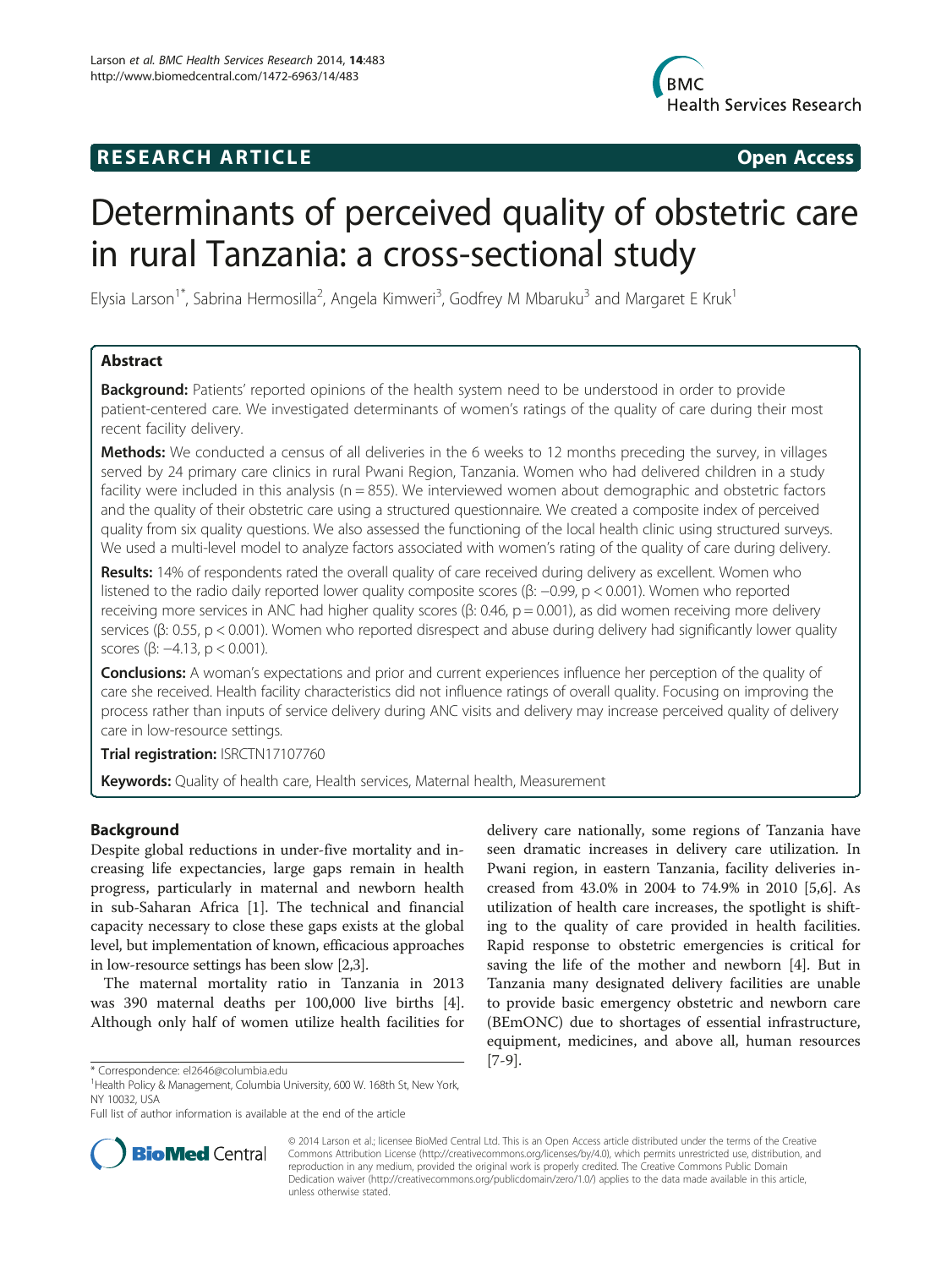The Tanzanian Ministry of Health, as well as numerous non-governmental organizations, are monitoring indicators of quality of care and working to implement improvements.

While objective measures of quality are important, so is understanding how health system users judge quality of care. This is because perceived quality is linked to future health care utilization decisions and overall trust in the health system [\[10](#page-7-0),[11\]](#page-7-0). In addition, as the beneficiaries of care, patients are key stakeholders in the health system and their feedback is necessary to develop responsive, people-centered health systems. High quality ratings by patients can be seen as an indicator of a health system that is responsive to patient expectations.

While patient satisfaction indicators have been used as measures of the performance of the health system, a growing body of literature demonstrates that significant variation in patient satisfaction is due to patient characteristics, rather than features of the health system [\[12,13](#page-7-0)]. Less is known about how patients judge the quality of care they have received and most prior studies have been qualitative [[14](#page-7-0)]. In this study we explored factors associated with women's rating of quality of care of their last obstetric visit. We use a unique dataset of facility characteristics and women's self-reported data in order to assess the contributions of patients' expectations and experiences on their perception of quality of care.

# Methods

# Study design and population

This analysis utilized baseline survey data collected for a cluster-randomized study of a quality improvement intervention for maternal and newborn health in four districts of Pwani Region, Tanzania: Bagamoyo, Kibaha Rural, Kisarawe, and Mkuranga (ISRCTN17107760). Pwani region is a primarily rural region in eastern Tanzania, with most of the population employed in small-scale subsistence farming or unskilled manual labor [\[6\]](#page-7-0). The Ministry of Health assigns each village to a primary health care facility called a dispensary. Dispensaries offer outpatient services including reproductive and child health services and uncomplicated deliveries. The dispensaries included in this study were staffed by medical attendants, nurses, and clinical officers. Health centers and hospitals are the next two tiers of healthcare in Tanzania and both offer inpatient and outpatient services. District and regional hospitals, as well as some health centers, offer comprehensive emergency obstetric and newborn care, including caesareans and blood transfusions. Health centers and hospitals both serve as referral centers for the lower-level health facilities [[8,15\]](#page-7-0).

The study sites are 24 study dispensaries and the villages served by those facilities (i.e. villages officially designated to be in the facility's catchment area). Facilities in the four districts were eligible for the study if they

were government-managed primary care facilities, with at least one medically trained staff member (e.g. doctor, clinical officer, or nurse), were actively providing delivery services, and did not have an additional, ongoing large maternal and newborn health quality improvement project. From these, the six dispensaries with the highest volumes of deliveries were selected for inclusion in each district. The population-based survey was conducted between February 13 and April 28, 2012 as part of the baseline assessment for the study.

We conducted a full census of all households in the study areas (30,076 households) to identify women who delivered between six weeks and one year prior to interview and were at least 15 years of age. Identified women were invited to participate in a structured interview. All women who provided written consent, or in the case of minors under 18 years of age, their assent and guardian consent, were interviewed. Participants were included in the current analysis if they delivered their most recent child in one of the 24 facilities included in the study (Figure [1\)](#page-2-0).

The survey and consents were developed in English, translated to Swahili, back-translated and pre-tested to ensure accuracy. Detailed data collection methods have been previously reported [[16](#page-7-0)].

We also conducted an assessment of the 24 primary care facilities serving the study population from December 5, 2011 to May 15, 2012 utilizing a structured questionnaire that assessed human resources, infrastructure, and services available at the facility. The survey was adapted from the needs assessment created by the Averting Maternal Death and Disability Program (AMDD) and the UN system that has been previously used in more than 30 countries, including Tanzania [\[17](#page-7-0)]. During the same time period we administered structured job satisfaction surveys to all health workers and clinical vignettes to all health workers trained to provide deliveries (nurses and clinical officers).

The study was approved by the ethical review boards at Columbia University in New York and in Tanzania by the Ifakara Health Institute and the Tanzanian National Institute for Medical Research.

#### Measures

The outcome measure, patient-perceived quality of care, was created from women's responses to six questions regarding aspects of the quality of care of their most recent delivery. These questions assess technical and nontechnical aspects of quality of care [\[18\]](#page-7-0). Respondents rated each element of care using a five-level likert scale (excellent, very good, good, fair, poor). The scores were added to create a summative composite index with possible range from 6–30. We calculated Cronbach's α to asses internal consistency of the scale. The questions were: (1) During your delivery, how would you rate your experience of being greeted and talked to respectfully? (2) How would you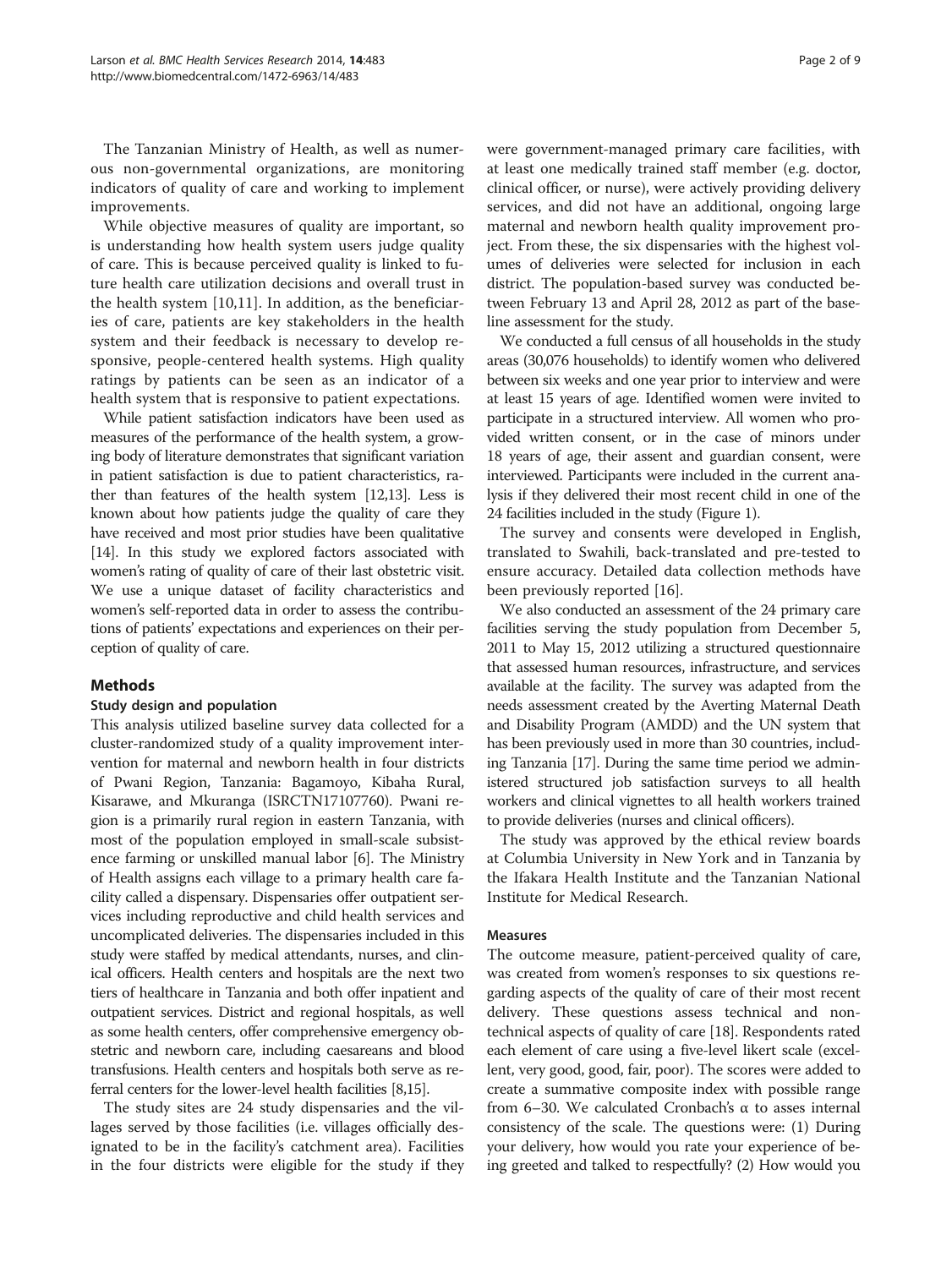<span id="page-2-0"></span>

rate the knowledge and competence of health workers at this facility for this delivery? (3) During your delivery, how would you rate the experience of how clearly health care providers explained things to you? (4) During your delivery, how would you rate the cleanliness of the rooms inside the facility, including toilets? (5) How would you rate the quality of the drugs and modern equipment available at this facility (where you delivered)? (6) During your delivery, how would you rate the privacy you were given?

Our conceptual framework is informed by prior research that showed that patients' perception of the quality of care received is dependent on both their expectations of care and the content of their care (Figure [2\)](#page-3-0) [\[12,14,19](#page-7-0)]. Patients' expectations in turn may be influenced by their social and economic standing, education, past health care experiences, self-perceived health and well-being and the opinions of their community members [\[13](#page-7-0)]. We assessed demographic and household variables including age, education (any secondary education versus less education as women with secondary education have been shown to be more selective users of health care) [\[20\]](#page-7-0), occupation (farmer or homemaker versus skilled or student), woman as head of household as a measure of greater control of own health decisions, and exposure to radio (at least once per week versus less) as a measure of exposure to media. We also assessed each woman's current health status using the EQ-5D (EuroQol Group, Rotterdam, Netherlands) as a measure of her general health status, expecting that women who are more ill may have higher expectations for health care than healthier women [[11](#page-7-0)]. For each woman, we

constructed an index of relative wealth using principal components analysis of a set of 18 questions on ownership of household assets [\[21\]](#page-7-0). We compared women in the top 20% of wealth against all other women, as wealthier women may have greater means to seek good health care and this in turn may shape their expectations of care in their local facility.

A woman's past experiences and prior exposure to the health system were measured through her number of prior deliveries, if she had at least one prior delivery in a health facility (as a measure of her exposure to institutional delivery care), if she had ever had a child who died as a newborn (as a measure of a strong negative prior experience), if she attended antenatal care (ANC) for more than 3 visits for the delivery under study (as a measure of the intensity of her recent exposure to maternal health care), and the services she reported receiving in ANC (a standardized index of 8 items: weighed, height, blood pressure, urine sample, blood sample, malaria prophylaxis, tetanus vaccine, and iron supplements). In our study area, most women who deliver in their local dispensary also receive ANC there.

Following Donabedian's model, we assessed the structure and process of care using facility data and maternal selfreport [[12](#page-7-0)]. To assess the structure, or inputs, we evaluated whether the facility had access to clean water, the number of health workers available, and the facility average health worker self-assessed confidence in obstetric, newborn, and HIV skills. We assessed health worker scores on clinical vignettes as a measure of the knowledge and competence of facility staff [[22](#page-8-0)]. We developed an index of essential maternal and newborn equipment, supplies, and drugs using the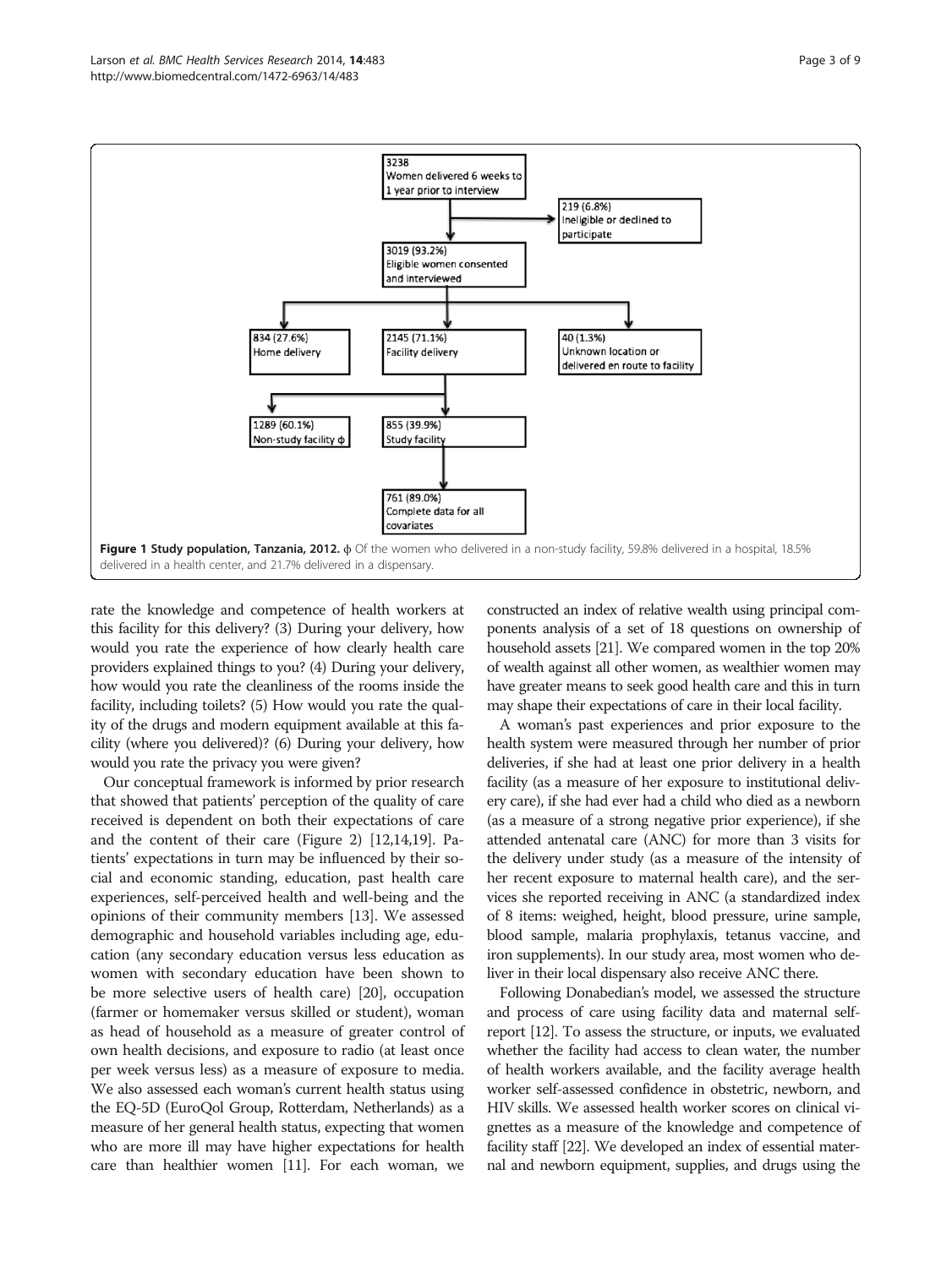<span id="page-3-0"></span>

Tanzanian Ministry of Health required list, previously reported indices, and an expert review panel [\[8,](#page-7-0)[23](#page-8-0)]. Structural indicators were measured at a single point in time between December 5, 2011 and May 15, 2012, but these are slowchanging and so likely prevailed during her delivery.

The process indicators at the facility are proxies for the services she may have received and include a standardized index of basic emergency obstetric functions provided in the past three months and a standardized index of the number postnatal services routinely provided (11 services included). We assessed the content of care the woman received during her delivery using an additive index of self-reported receipt of nine recommended services during delivery and immediately postpartum. These services were: mother checked, baby checked, uterotonic received, and mother given advice on: immediate feeding, exclusive breastfeeding, umbilical cord care, washing hands, immunization, and how to avoid chilling the baby. Other delivery variables included report of delivery complication and report of any disrespect or abuse. Women were asked if they experienced disrespect or abuse during delivery, and the terms were not further defined. The report is therefore their perception of what it means to experience disrespect or abuse. Outcomes of the visit included loans or sales of assets to pay for the delivery and child survival. Financial hardship related to delivery may negatively influence her rating of quality.

# Data analysis

Univariate statistics were calculated for individual and clinic-level characteristics and data were examined for variable distribution, outliers, and missingness. As noted above, covariates were categorized based on our conceptual framework (i.e., factors that influence expectations, secondary education, high wealth quintile). We standardized all indices in order to aid in interpretation of the regression model.

We conducted bivariate regressions with each potential covariate and the perceived quality index to guide the decision of which covariates would be included in the final multi-variable model. In order to assess the contributions of both individual and facility factors to women's rating of quality we estimated three separate 2-level linear random intercept models: a null model without covariates, a model including individual-factors (and a district fixed effect), and a final model including individual, facility, and district covariates. We then calculated the proportion of the variation in perceived quality that was due to individual and random effects versus facility-level effects.

All analyses were conducted using Stata 12.1 (Stata-Corp LP, College Station, USA).

## Results

We conducted interviews with 3,019 of 3,238 eligible women (response rate: 93%). Of the interviewed women, 2,145 (71%) delivered their most recent child in a health facility; 855 (40%) of whom delivered their most recent child in a study facility and were therefore included in this analysis (Figure [1\)](#page-2-0).

Characteristics of the 855 women and the 24 health facilities are reported in Table [1](#page-4-0). Among study participants,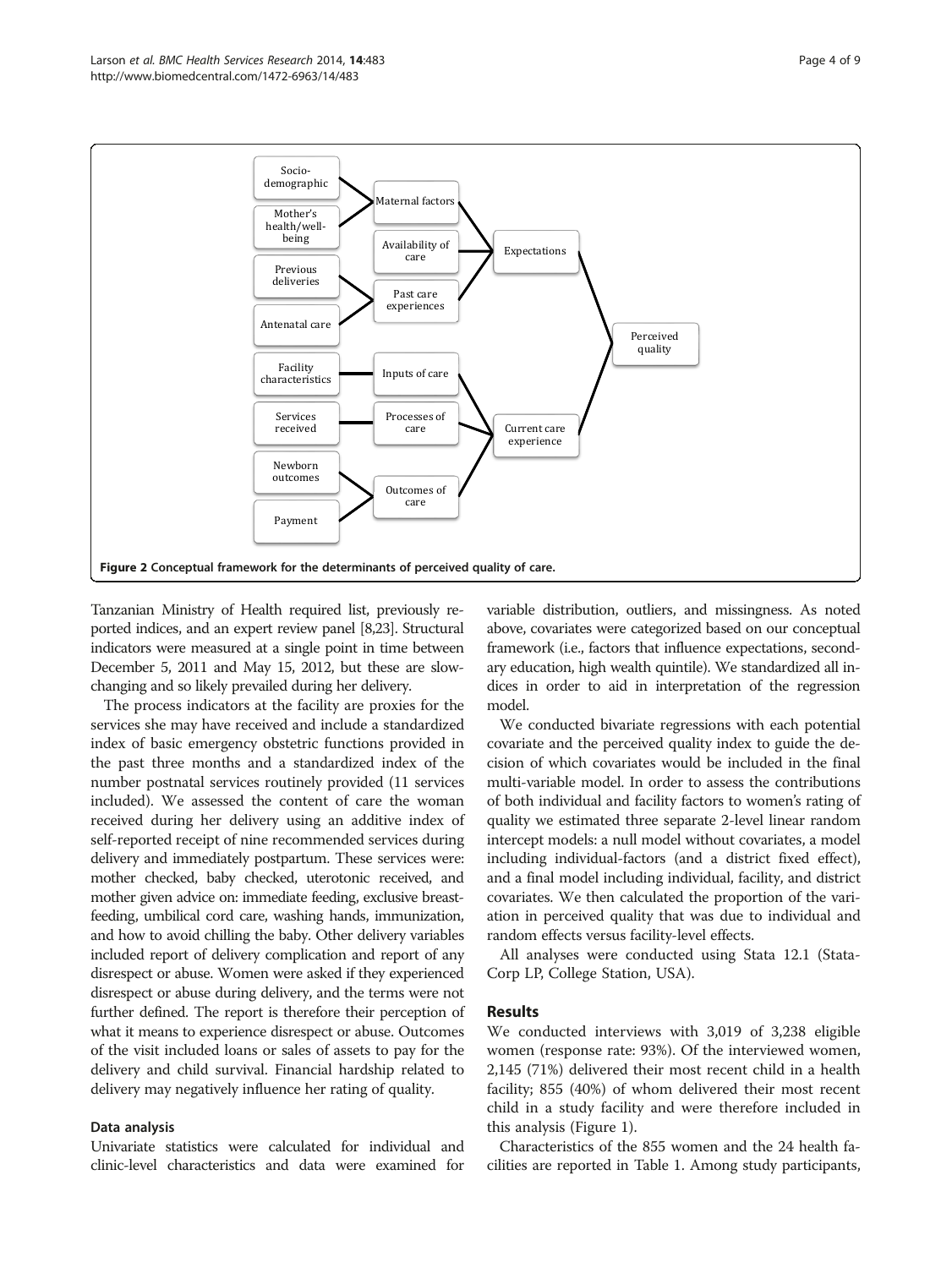#### <span id="page-4-0"></span>Table 1 Descriptive statistics for full sample of 855  $\sim$  2012

|                                                                                | n (%)            |
|--------------------------------------------------------------------------------|------------------|
| Level 1: individuals ( $n = 855^a$ )                                           |                  |
| <b>Maternal factors</b>                                                        |                  |
| Socio-demographic                                                              |                  |
| Age (mean, SD)                                                                 | $27.66 \pm 6.53$ |
| Any secondary education                                                        | 71 (8.31)        |
| Household wealth: richest 20%                                                  | 188 (22.09)      |
| Farmer or homemaker                                                            | 687 (81.01)      |
| Head of household                                                              | 36 (4.21)        |
| Owns own mobile phone                                                          | 319 (37.49)      |
| Listens to the radio daily                                                     | 534 (62.46)      |
| Health/well-being                                                              |                  |
| Full function on EO-5D <sup>b</sup>                                            | 589 (68.89)      |
| Availability of care                                                           |                  |
| Distance from village center to nearest<br>hospital (km) (mean, SD)            | $39.19 + 21.69$  |
| Density of health facilities within 30 km<br>of home village center (mean, SD) | $13.74 \pm 8.46$ |
| Past maternal health experiences                                               |                  |
| Number of previous deliveries (mean, SD)                                       | $7.45 + 7.01$    |
| Had at least one newborn who died                                              | 46 (5.38)        |
| >3 ANC visits for most recent pregnancy                                        | 532 (63.11)      |
| Number of ANC services received<br>(max. $9)^c$ (mean, SD)                     | $6.96 \pm 1.56$  |
| <b>Current care experience</b>                                                 |                  |
| <b>Processes</b>                                                               |                  |
| Number of delivery services<br>received (max. 9) <sup>d'</sup> (mean, SD)      | $6.13 \pm 2.22$  |
| Experienced disrespect and abuse                                               | 77 (9.07)        |
| Had a complication during delivery                                             | 800 (94.12)      |
| Outcomes                                                                       |                  |
| Child is alive                                                                 | 843 (98.83)      |
| Doctor/nurse fees, drugs, supplies,<br>tests (USD) (mean, SD)                  | $5.94 + 4.84$    |
| Borrowed money or sold assets to pay for services                              | 105 (12.46)      |
| Dependent variable: quality ratings <sup>i</sup>                               |                  |
| Greeted and talked to respectfully                                             | 322 (37.93)      |
| Knowledge and competence of health workers                                     | 301 (35.50)      |
| How clearly health care providers explained care                               | 279 (32.86)      |
| Cleanliness of facility                                                        | 223 (26.33)      |
| Availability of drugs and modern equipment                                     | 183 (21.73)      |
| Privacy                                                                        | 312 (36.79)      |
| Level 2: facilities $(n = 24)$                                                 |                  |
| <b>Current care experience</b>                                                 |                  |
| Inputs/infrastructure                                                          |                  |
|                                                                                | $16.38 \pm 3.37$ |

# Table 1 Descriptive statistics for full sample of 855 women, Tanzania 2012 (Continued)

| Index of equipment, supplies, and drugs<br>available (max. 29) <sup>e</sup> (mean, SD)                                                                                                                                                                                                                                                                                                                                                                                                                                                                                                                                                                                                                                                                                                                                                                |                                                                                                     |
|-------------------------------------------------------------------------------------------------------------------------------------------------------------------------------------------------------------------------------------------------------------------------------------------------------------------------------------------------------------------------------------------------------------------------------------------------------------------------------------------------------------------------------------------------------------------------------------------------------------------------------------------------------------------------------------------------------------------------------------------------------------------------------------------------------------------------------------------------------|-----------------------------------------------------------------------------------------------------|
| Clean water                                                                                                                                                                                                                                                                                                                                                                                                                                                                                                                                                                                                                                                                                                                                                                                                                                           | 6(25.00)                                                                                            |
| Total health workers (mean, SD)                                                                                                                                                                                                                                                                                                                                                                                                                                                                                                                                                                                                                                                                                                                                                                                                                       | $4.13 \pm 1.65$                                                                                     |
| Facility average health worker confidence on<br>35 maternal, newborn, and HIV skills (mean, SD)                                                                                                                                                                                                                                                                                                                                                                                                                                                                                                                                                                                                                                                                                                                                                       | $42.06 + 20.72$                                                                                     |
| Health worker obstetric knowledge &<br>competence score (mean, SD) <sup>f</sup>                                                                                                                                                                                                                                                                                                                                                                                                                                                                                                                                                                                                                                                                                                                                                                       | $41.40 + 11.38$                                                                                     |
| <b>Processes</b>                                                                                                                                                                                                                                                                                                                                                                                                                                                                                                                                                                                                                                                                                                                                                                                                                                      |                                                                                                     |
| Number of emergency obstetric services provided<br>in past 3 months (max. 7) (mean, SD) <sup>9</sup>                                                                                                                                                                                                                                                                                                                                                                                                                                                                                                                                                                                                                                                                                                                                                  | $2.13 + 1.15$                                                                                       |
| Number of postnatal services routinely<br>provided (max. 11) <sup>h</sup> (mean, SD)                                                                                                                                                                                                                                                                                                                                                                                                                                                                                                                                                                                                                                                                                                                                                                  | $7.96 + 2.07$                                                                                       |
| Monthly facility deliveries in 2011 (mean, SD)                                                                                                                                                                                                                                                                                                                                                                                                                                                                                                                                                                                                                                                                                                                                                                                                        | $7.37 + 4.90$                                                                                       |
| <sup>a</sup> Values may not add up to 100 due to missing data.<br><sup>b</sup> Woman reported highest level of health on all five EQ-5D questions.<br><sup>c</sup> Index of 9 ANC services: diagnostics, treatment, and counseling.<br><sup>d</sup> Index of 9 delivery and postnatal counseling services.<br><sup>e</sup> Index of facility availability of 29 equipment, drugs, and supplies essential for<br>maternal and neonatal care.<br><sup>f</sup> Measured using clinical vignettes. Used as a proxy for services delivered.<br><sup>9</sup> Index of 7 basic emergency obstetric and newborn (BEmONC) services<br>performed in past 3 months.<br>hndex of 11 postnatal exam and services that the facility routinely provides<br>for the mother and newborn.<br>'Proportion of women rating the quality as 'excellent' or 'very good' on a |                                                                                                     |
|                                                                                                                                                                                                                                                                                                                                                                                                                                                                                                                                                                                                                                                                                                                                                                                                                                                       | $±$ is mean SD.<br>5-point likert scale ranging from 'poor' to 'excellent'. Dependent variable is a |

761 (89%) had complete information for all covariates of interest in the final adjusted model. The quality composite score was normally distributed with a Cronbach's α of 0.81 (Figure [3\)](#page-5-0). The average quality rating was 18.65 (range: 7– 30) and 116 women (14%) rated the overall quality of care received during their delivery as excellent.

Maternal characteristics that affected the rating of quality of care were education and media exposure. Listening to the radio had a negative impact on women's rating (β: −0.99, 95% CI: −1.52, −0.47). Of women's past experiences, the only one affecting her quality rating was the number of services received during ANC; women who had received a greater number of ANC services rated the quality of delivery care higher than those who received fewer services (β: 0.46, 95% CI: 0.18, 0.74).

Structural facility indicators, such as having clean water or having essential equipment, drugs, and supplies were not associated with higher ratings of quality of care. Multiple factors describing the process of delivery care were associated with women's ratings, including the number of delivery services she received, the number of postnatal services the facility routinely provides, and whether or not she experienced disrespect or abuse during delivery (Table [2\)](#page-6-0).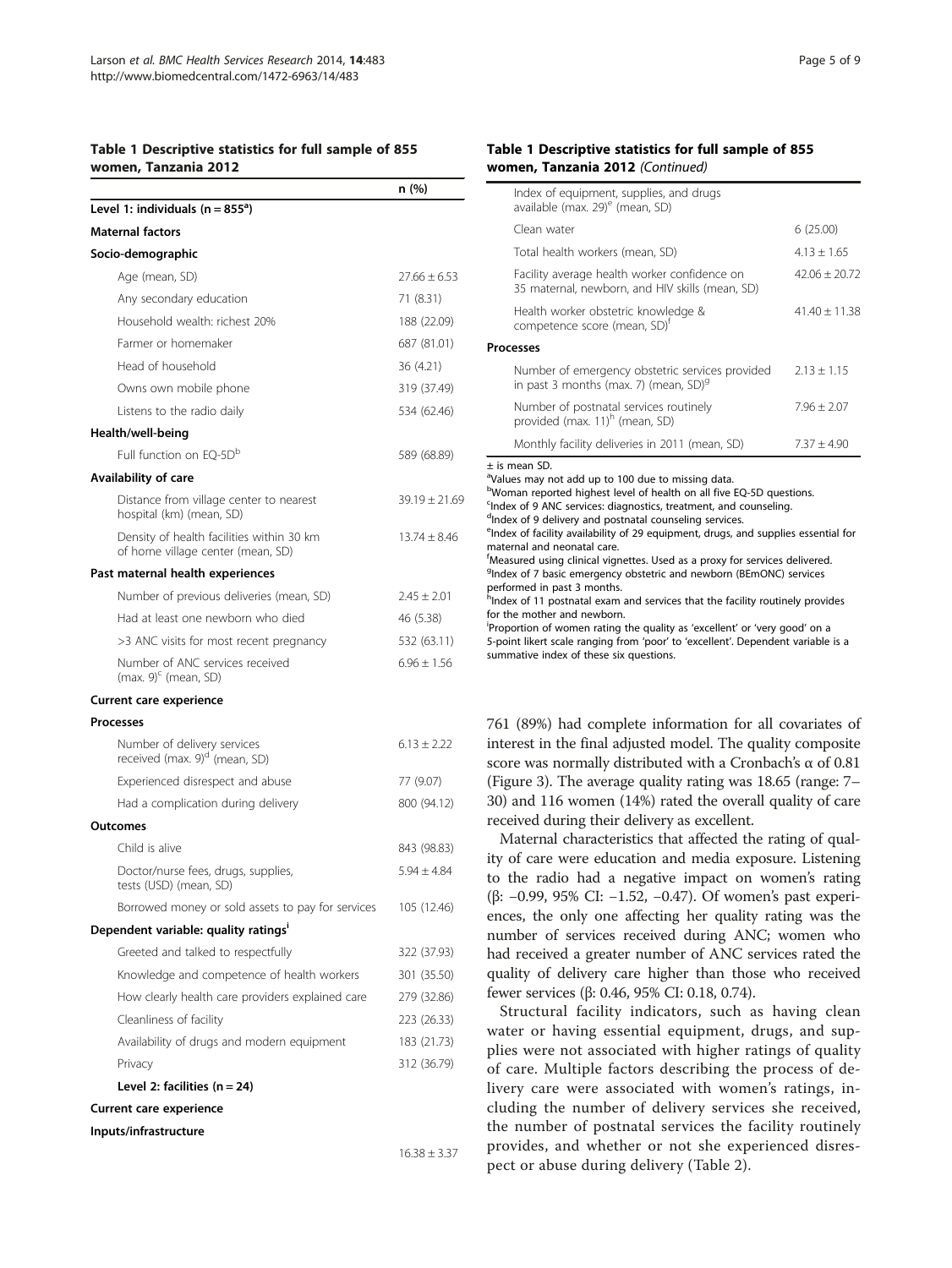<span id="page-5-0"></span>

#### **Discussion**

This study combined information on women's characteristics and birth experiences with features of the facility at which she delivered, in order to explore how women's expectations and experiences during the visit in question influence their ratings of the quality of delivery care. Such information can be used to improve quality of care and health systems responsiveness, pre-requisites for accountable health systems [\[24\]](#page-8-0).

Informed by Donabedian's quality model [[12](#page-7-0)] and Sofaer and Firminger's model of patient perceptions of quality [[14](#page-7-0)], we developed a conceptual framework that included two main areas that may affect women's reporting of quality: her expectations of care (which are informed by her socio-demographic characteristics as well as her prior experiences) and her experiences during the visit in question (inputs, processes and outcomes of care).

Women who had completed some secondary school and women who had higher media exposure rated the quality of delivery care lower than women with less education and media exposure. These women may have higher expectations of the care they should receive. Others have suggested that exposure to the media, which frequently tackles issues of government performance and problems with health care, may predispose women to rate care more negatively [[13,](#page-7-0)[25](#page-8-0)].

In terms of women's prior health care experiences, the only one associated with her rating of quality of delivery care was the number of services received during her ANC visit. Others have found that the quality of services received during ANC affect women's utilization decisions for delivery [\[26,27](#page-8-0)]. The local availability of health facilities, measured both by the distance from a woman's hamlet to the nearest hospital and by the density of healthcare facilities within 30 km of her hamlet, did not affect her rating of the quality of care. This analysis was restricted to women delivering in primary care clinics, and as such cannot assess the role of proximity on quality ratings when women are traveling further distances and to access higher-level clinics. While prior studies have identified an association between parity (number of prior deliveries) and utilization of facilities for delivery [[20](#page-7-0)[,27](#page-8-0)], we did not see an association between a woman's parity and her rating of quality of care. This may be because the dependent variable in this study—a composite measure of care quality—referred specifically to the last delivery, and thus prior parity played a lesser role in the respondents' rating.

Turning to the woman's current delivery experience, most structural components (inputs and infrastructure) of the health facility generally did not influence quality ratings. Despite prior studies showing availability of drugs and supplies being a top driver of women's preference for delivery facility, women in fact may have difficulty judging the availability of essential medications for acute care [\[28,29](#page-8-0)]. We found that health worker confidence had a small negative effect on quality ratings while health worker scores on clinical vignettes had no effect. One hypothesis is that health worker confidence may be perceived by women as arrogance, or over-confident health workers may work quickly or communicate poorly with the patient. Past research showed that women's rating of how well providers explained care was strongly correlated with the woman's overall rating of quality, further supporting the importance of non-technical aspects of care [\[29\]](#page-8-0). We may not have seen an association between the health-care provider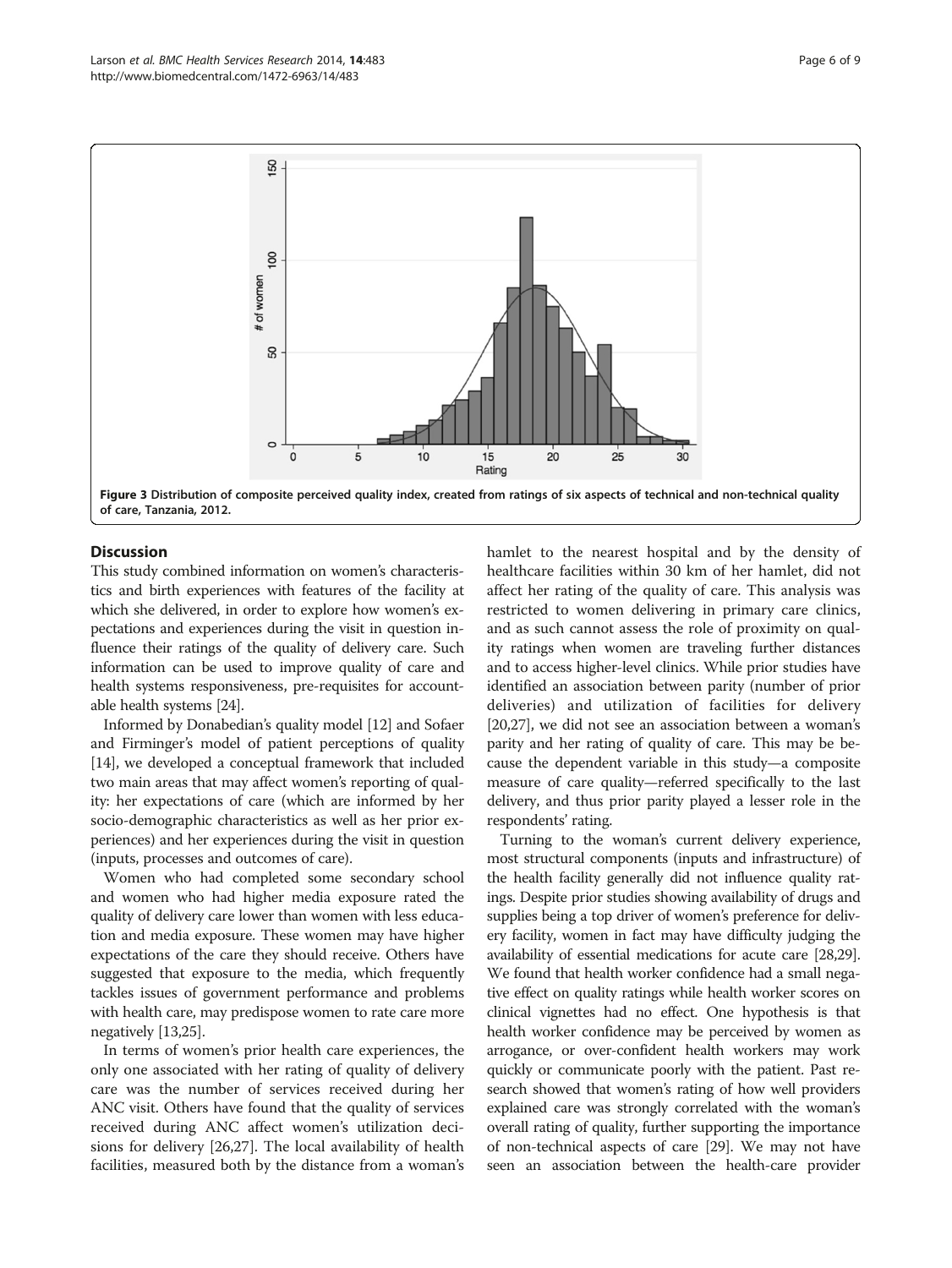#### <span id="page-6-0"></span>Table 2 Results of multilevel linear regression of associations between perceived quality and patient and facility-level characteristics, Tanzania, 2012

|                                                                                         | OLS coefficient (95% CI)         |
|-----------------------------------------------------------------------------------------|----------------------------------|
| <b>Fixed effects: individual-level</b><br>variables $(n = 761)$                         |                                  |
| <b>Maternal factors</b>                                                                 |                                  |
| Age                                                                                     | $0.01$ ( $-0.02$ , $0.05$ )      |
| Any secondary education                                                                 | $-1.44$ (-2.38, -0.51)**         |
| Household wealth: richest 20%                                                           | $-0.23$ $(-0.90, 0.44)$          |
| Listens to the radio daily                                                              | $-0.99$ (-1.52, -0.47)***        |
| Past maternal health experiences                                                        |                                  |
| Number of ANC services received <sup>a</sup>                                            | $0.46$ (0.18, 0.74)**            |
| Had at least one newborn who died                                                       | $0.87$ ( $-0.28$ , $2.02$ )      |
| <b>Current care experience</b>                                                          |                                  |
| <b>Processes</b>                                                                        |                                  |
| Number of delivery services received <sup>b</sup>                                       | 0.55 (0.27, 0.83)***             |
| Experienced disrespect or abuse                                                         | $-4.13$ ( $-5.02$ , $-3.24$ )*** |
| <b>Outcomes</b>                                                                         |                                  |
| Borrowed money or sold assets<br>to pay for services                                    | $-0.24$ $(-1.02, 0.53)$          |
| Fixed effects: health facility-level<br>variables $(n = 24)$                            |                                  |
| Inputs/infrastructure                                                                   |                                  |
| Index of equipment, supplies,<br>and drugs available <sup>c</sup>                       | $-0.10$ $(-0.50, 0.30)$          |
| Facility average health worker<br>confidence on 35 maternal,<br>newborn, and HIV skills | $-0.03$ $(-0.05, -0.01)$ **      |
| <b>Processes</b>                                                                        |                                  |
| Number of emergency obstetric services<br>provided in past 3 months (max. $7)^d$        | $-0.07$ ( $-0.36$ , 0.22)        |
| Number of postnatal services<br>routinely provided (max. 11) <sup>e</sup>               | $0.48$ (0.15, 0.81)**            |
| Random effects (variance partitioned)                                                   |                                  |
| Individual-level plus random                                                            | 100                              |
| Health facility-level                                                                   | 0                                |
| $*D > 0.05$ $*D > 0.01$ $*F/D > 0.001$                                                  |                                  |

\*P < 0.05; \*\*P < 0.01; \*\*\*P < 0.001.

<sup>a</sup>Standardized index of 9 ANC services: diagnostics, treatment, and counseling. <sup>b</sup>Standardized index of 9 delivery and postnatal counseling services.

<sup>c</sup>Standardized index of facility availability of 29 equipment, drugs, and supplies essential for maternal and neonatal care.

<sup>d</sup>Standardized index of 7 basic emergency obstetric and newborn (BEmONC) services performed in past 3 months.

<sup>e</sup>Standardized index of 11 postnatal exam and services that the facility

routinely provides for the mother and newborn.

clinical vignette scores and woman's ratings of quality in part because the clinical vignettes were only conducted with providers who have received formal training in basic emergency obstetric and newborn care [\[30](#page-8-0)], such as nurses and clinical officers, and other providers, such as maternal health aides, also conduct deliveries in some of the study facilities. Because women were not able to report the cadre

of the health worker providing their obstetric services, we were not able to assess how perceived quality of care varied by cadre of health worker.

However, as expected, women's experiences during the delivery had a strong impact on her rating of quality. Women who reported experiencing any disrespect or abuse from health workers during their visit reported quality ratings that were on average 4.1 points lower than women who did not report disrespect or abuse. Disrespectful treatment in facilities has been found to be distressingly common and has recently received substantial attention within the maternal health community as an abrogation of patient rights and an impediment to facility delivery [\[31,32\]](#page-8-0). Experiencing a complication during labor and delivery, as reported by the woman, was not associated with her rating of quality of care. The vast majority (94%) reported a complication and thus this likely includes a range of adverse experiences in labor (i.e., pain) rather than actual medical complications. Further, it is likely that the nature of the health workers' response to a complication, rather than the complication itself, would determine a woman's rating of quality. It was not possible to measure the former in this study.

A greater number of clinical services received during labor and delivery improved women's quality ratings, suggesting that women appreciate the importance of clinical procedures during delivery. We assessed two facility-level indicators of clinical processes: number of clinical services typically provided in the postpartum period and emergency obstetric services in the past three months. Providing a greater number of postpartum services was associated with an increased quality rating by the woman. Routine postpartum services reported by the facility are likely indicators of the services received by most women delivering there. There was no association between the number of emergency obstetric signal functions performed in the past three months and perceived quality, as facilities' emergency capacity may not be visible to the vast proportion of women with uncomplicated deliveries.

Finally, the outcomes of delivery, costs of delivery and the survival of the child, did not affect quality ratings. The effect of the latter may be difficult to assess given its rarity: 1.2% of women in the full sample reported a newborn death.

This study has several limitations. We relied on selfreport for specific services received, which may have introduced recall bias. However we expect this bias to be non-differential and thus would cause our results to be conservative. In future studies, matching observations of care by trained clinical observers to woman's ratings may provide more accurate measures of association between perceived quality of care and the objective quality of services received. In addition, all our facilities were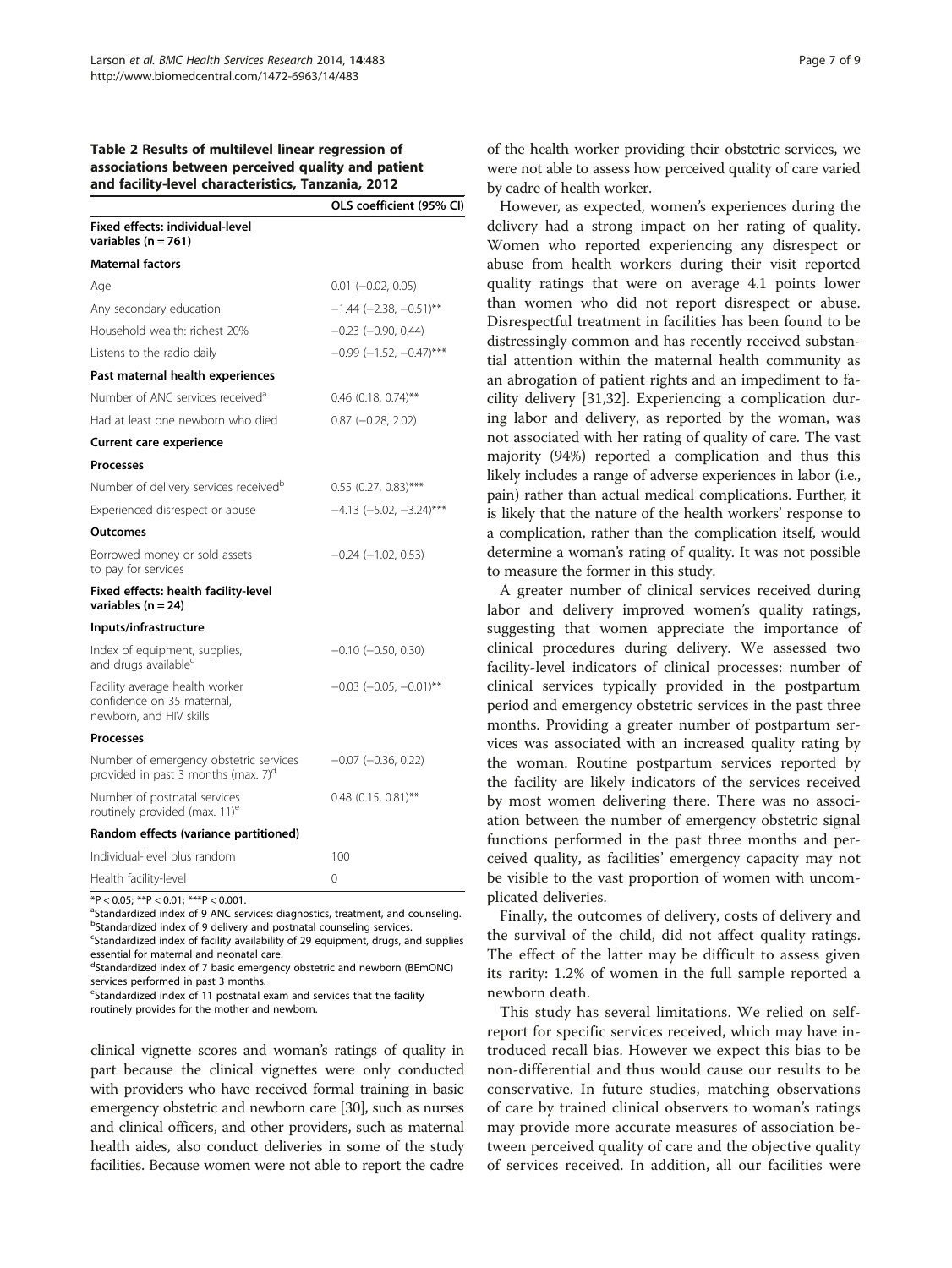<span id="page-7-0"></span>government-run, primary care clinics so there may not be a large variation in the features of health facilities serving the women in our sample, limiting our ability to detect health system features that impact quality. Because health centers and hospitals are expected to provider a wider range of maternal health services, including these facilities in future studies may provide a wider range of health system characteristics [\[33\]](#page-8-0).

# Conclusions

Improving maternal and newborn health outcomes requires widespread utilization of high quality obstetric care. Improving the process of service delivery rather than focusing primarily on inputs may increase both objective and perceived quality of care. Attention to quality will be particularly important as women's expectations continue rise with expanding education and exposure to media. Facility managers and providers should thus enhance the scope and appropriateness of antenatal and obstetric services provided, and ensure that these are delivered in a humane and respectful manner to every laboring woman.

#### Competing interests

The authors declare that they have no competing interests.

#### Authors' contributions

MK and GM designed the project. AK and EL oversaw data collection. MK and EL conceptualized the study question. EL conducted the analysis and drafted the manuscript. MK oversaw data analysis and interpretation and edited the manuscript. SH, AK, and, GM contributed to interpretation of the analysis and edited the manuscript. All authors read and approved the final manuscript.

#### Acknowledgements

The authors wish to thank Mr. Festo Mazuguni for his assistance in managing the data and the interviewers for their work with data collection. We also want to thank Dr. Neema Rusibamayila, Dr. Beatrice Byalugaba, and the Bagamoyo, Kisarawe, Kibaha Rural, and Mkuranga District Health authorities for their continual support of the project. We thank Dr. Redempta Mbatia and Dr. Mkambu Kasanga from Tanzania Health Promotion Support for their work in supporting quality improvement in Pwani Region. Lastly, we are very grateful for the participating women, for generously sharing their health system experiences.

#### Funding

This work was supported by the National Institutes of Health [R01 AI093182-03]. The funder did not contribute to study design, data collection, data analysis, interpretation of data, the writing of the manuscript, nor the decision to publish. All authors received funding support from this grant for this manuscript.

#### Author details

<sup>1</sup> Health Policy & Management, Columbia University, 600 W. 168th St, New York, NY 10032, USA. <sup>2</sup>Epidemiology, Columbia University, 722 W. 168th St, New York, NY 10032, USA. <sup>3</sup>Ifakara Health Institute, Plot 463, Kiko Avenue Mikocheni, Dar es Salaam, Tanzania.

#### Received: 15 July 2014 Accepted: 30 September 2014 Published: 18 October 2014

#### References

Lozano R, Naghavi M, Foreman K, Lim S, Shibuya K, Aboyans V, Abraham J, Adair T, Aggarwai R, Ahn SY, Alvarado M, Anderson HR, Anderson LM, Andrews KG, Atkinson C, Baddour LM, Barker-Collo S, Barteis DH, Bell ML, Benjamin EJ, Bennett D, Bhalla K, Bikbov B, Bin Abduhak A, Birbeck G, Blyth F, Bolliger I, Boufous S, Bucello C, Burch M: Global and regional mortality from 235 causes of death for 20 age groups in 1990 and 2010: a systematic

analysis for the global burden of disease study 2010. Lancet 2012, 380(9859):2095–2128. doi:10.1016/S0140-6736(12)61728-0.

- 2. Jamison DT, Summers LH, Alleyne G, Arrow KJ, Berkley S, Binagwaho A, Bustreo F, Evans D, Feachem RG, Frenk J, Ghosh G, Goldie SJ, Guo Y, Gupta S, Horton R, Kruk ME, Mahmoud A, Mohohlo LK, Ncube M, Pablos-Mendez A, Reddy KS, Saxenian H, Soucat A, Ulltveit-Moe KH, Yamey G: Global health 2035: a world converging within a generation. Lancet 2013, 382(9908):1898–1955. doi:10.1016/S0140-6736(13)62105-4.
- 3. Ronsmans C, Graham WJ: Lancet maternal survival series steering g. Maternal mortality: who, when, where, and why. Lancet 2006, 368(9542):1189–1200. doi:10.1016/S0140-6736(06)69380-X.
- 4. Kassebaum NJ, Bertozzi-Villa A, Coggeshall MS, Shackelford KA, Steiner C, Heuton KR, Gonzalez-Medina D, Barber R, Huynh C, Dicker D, Templin T, Wolock TM, Ozgoren AA, Abd-Allah F, Abera SF, Achoki T, Adelekan A, Ademi Z, Adou AK, Adsuar JC, Agardh EE, Akena D, Alasfoor D, Alemu ZA, Alfonso-Cristancho R, Alhabib S, Ali R, Al Kahbouri MJ, Alla F, Allen PJ: Global, regional, and national levels and causes of maternal mortality during 1990–2013: a systematic analysis for the global burden of disease study 2013. Lancet 2014, 384(9947):980–1004. doi:10.1016/S0140-6736(14)60696-6.
- 5. National Bureau of Statistics, Tanzania & ORC Macro: Tanzania Demographic and Health Survey 2004–05. Dar es Salaam, Tanzania: National Bureau of Statistics (NBS) [Tanzania] and ORC Macro; 2005.
- 6. National Bureau of Statistics, Tanzania & ORC Macro: Tanzania Demographic and Health Survey 2010. Dar es Salaam: National Bureau of Statistics (NBS) [Tanzania]; ICF Macro; 2011.
- 7. Hsia RY, Mbembati NA, Macfarlane S, Kruk ME: Access to emergency and surgical care in sub-Saharan Africa: the infrastructure gap. Health Policy Plan 2012, 27(3):234–244. doi:10.1093/heapol/czr023.
- 8. Tanzania. Reproductive and Child Health Section: The National Road map Strategic Plan to Accelerate Reduction of Maternal, Newborn, and Child Deaths in Tanzania, 2008–2015. Dar es Salaam: Reproductive and Child Health Section; 2008.
- 9. Kurowski C, Wyss K, Abdulla S, Mills A: Scaling up priority health interventions in Tanzania: the human resources challenge. Health Policy Plan 2007, 22(3):113–127. doi:10.1093/heapol/czm012.
- 10. Andaleeb SS: Service quality perceptions and patient satisfaction: a study of hospitals in a developing country. Soc Sci Med 2001, 52(9):1359–1370.
- 11. Gilson L: Trust and the development of health care as a social institution. Soc Sci Med 2003, 56(7):1453-1468.
- 12. Donabedian A: Evaluating the quality of medical care. 1966. Milbank Q 2005, 83(4):691–729. doi:10.1111/j.1468-0009.2005.00397.x.
- 13. Bleich SN, Ozaltin E, Murray CK: How does satisfaction with the health-care system relate to patient experience? Bull World Health Organ 2009, 87(4):271–278.
- 14. Sofaer S, Firminger K: Patient perceptions of the quality of health services. Annu Rev Public Health 2005, 26:513-559. doi:10.1146/annurev. publhealth.25.050503.153958.
- 15. Tanzania., Tanzania. Wizara ya Afya: National Health Policy. 2nd edition. Dar es Salaam: Ministry of Health; 2003.
- 16. Kruk ME, Hermosilla S, Larson E, Mbaruku GM: Bypassing primary care clinics for childbirth: a cross-sectional study in the Pwani region, United Republic of Tanzania. Bull World Health Organ 2014, 92(4):246–253. doi:10.2471/BLT.13.126417.
- 17. Paxton A, Bailey P, Lobis S, Fry D: Global patterns in availability of emergency obstetric care. Int J Gynaecol Obstet 2006, 93(3):300-307. doi:10.1016/j.ijgo.2006.01.030.
- 18. Valentine N, Darby C, Bonsel GJ: Which aspects of non-clinical quality of care are most important? Results from WHO's general population surveys of "health systems responsiveness" in 41 countries. Soc Sci Med 2008, 66(9):1939–1950. doi:10.1016/j.socscimed.2007.12.002.
- 19. Andersen RM: Revisiting the behavioral model and access to medical care: does it matter? J Health Soc Behav 1995, 36(1):1-10.
- 20. Abeje G, Azage M, Setegn T: Factors associated with Institutional delivery service utilization among mothers in Bahir Dar City administration, Amhara region: a community based cross sectional study. Reprod Health 2014, 11:22. doi:10.1186/1742-4755-11-22.
- 21. Filmer D, Pritchett LH: Estimating wealth effects without expenditure data - or tears: an application to educational enrollments in states of India. Demography 2001, 38(1):115–132. doi:10.2307/3088292.